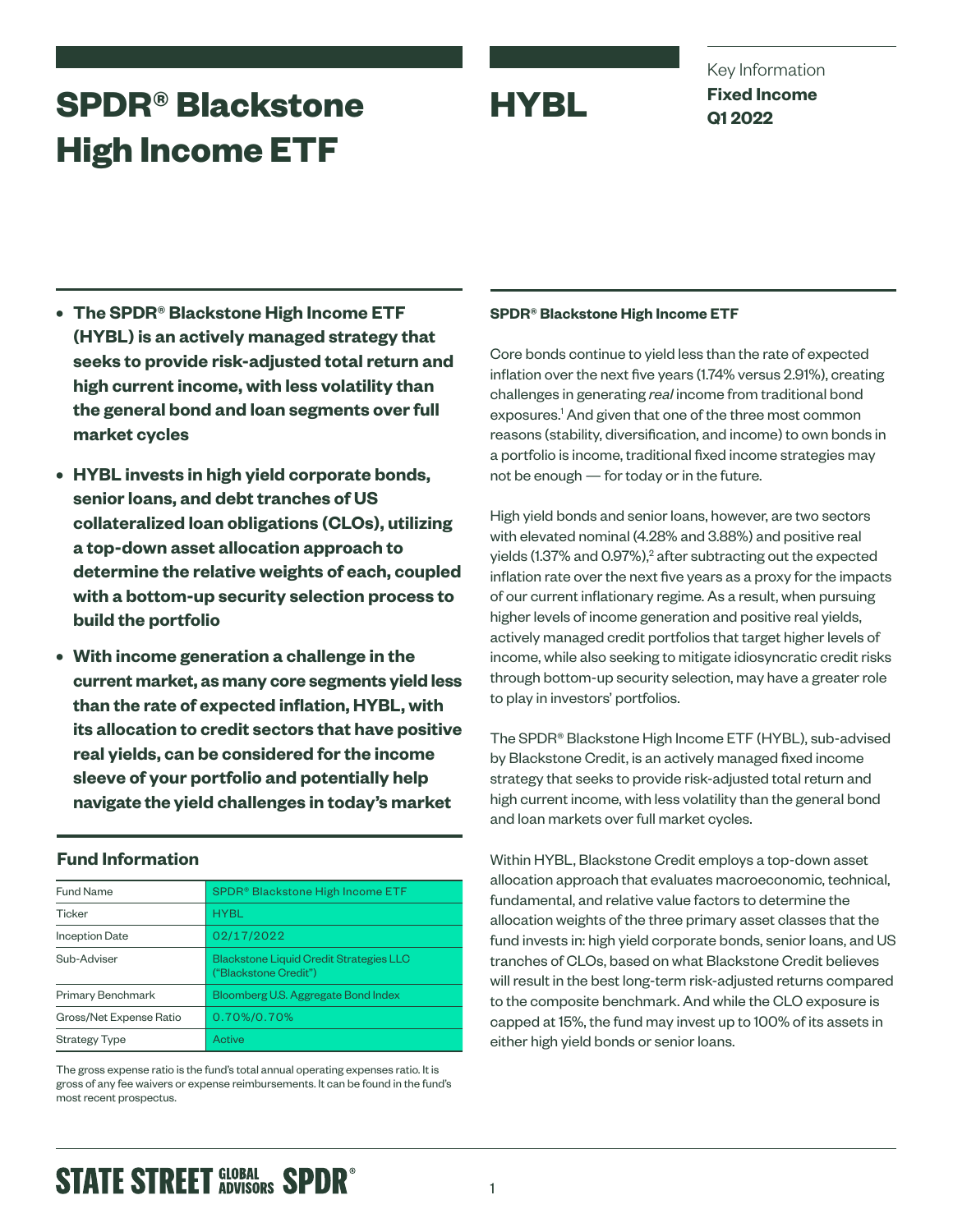To potentially maximize alpha, the top-down asset allocation is coupled with a bottom-up security selection process. For the senior loan and CLO portion of the portfolio, Blackstone Credit uses a traditional discretionary approach that relies on fundamental credit analysis in an effort to minimize loss of capital. Meanwhile, for high yield corporate bonds, a systematic approach, utilizing a propriety model, is employed. The model seeks to identify the most liquid, positively mispriced credit issues, while minimizing exposure to systematic credit risks.

The systematic approach is highly unique. Once the universe of investible fixed income securities has been identified, the systematic investment process begins with the application of a proprietary liquidity filter. After the filter excludes the illiquid issues from the universe, the model then seeks to identify the most positively mispriced credit issues, utilizing fundamental balance-sheet information, real-time information embedded in equity and options markets, and a database of historical defaults. Next, the model selects the most mispriced securities and positions are sized based on alpha. Additionally, the optimizer constructs the portfolio subject to various portfolio risk constraints resulting in credit and rate betas that are closely risk-matched to its benchmark and tightly controlled secondary systematic risks such as term and sector.

# **Figure 1** SPDR® Blackstone High Income ETF Investment Overview

| <b>Strategy Type</b>                                 | Actively-managed                                                                                                                                                                                                                                                                                                                          |
|------------------------------------------------------|-------------------------------------------------------------------------------------------------------------------------------------------------------------------------------------------------------------------------------------------------------------------------------------------------------------------------------------------|
| <b>Investment Strategy</b><br>Objective and Overview | Seeks to provide risk-adjusted total return and<br>high current income. While pursuing this objective,<br>the fund seeks to outperform a composite<br>benchmark comprising 50% high yield bonds<br>and 50% high yield senior loans with less volatility<br>than the general bond and loan markets over full<br>market cycles <sup>3</sup> |
| Investment Universe <sup>4</sup>                     | The fund will primarily invest in high yield debt<br>securities, including high yield corporate bonds,<br>senior loans, and debt tranches of US CLOs                                                                                                                                                                                      |
|                                                      | May invest up to 100% of its net assets in either<br>high yield corporate bonds or senior loans                                                                                                                                                                                                                                           |
|                                                      | Investments in CLOs are capped at 15%                                                                                                                                                                                                                                                                                                     |
|                                                      | The fund may also invest in US Treasuries,<br>derivatives, and exchange traded funds and notes                                                                                                                                                                                                                                            |
| Investment Approach                                  | The fund uses a top-down asset allocation<br>approach coupled with a bottom-up security<br>selection process that is both systematic/<br>quantitative (for high yield bonds) and fundamental<br>(for senior loans and CLOs)                                                                                                               |
| Currency & Geography                                 | Overall, the fund invests in USD-denominated<br>securities, but may invest in senior loans from<br>businesses outside of North America                                                                                                                                                                                                    |

Source: State Street Global Advisors, Blackstone Credit, as of February 17, 2022.

### **About Blackstone Credit**

With \$243 billion in assets under management, Blackstone Credit offers deep size and scale within the global corporate credit market.<sup>5</sup> Their liquid credit team has 95 members with average experience of 15 years and a 23-year track record investing in the credit markets. Following the acquisition of DCI In 2020, Blackstone Credit completed its integration of the rebranded systematic strategies team which employs a proprietary model driven approach to fundamental credit investing. The team seeks to generate sustainable, repeatable and uncorrelated alpha across global investment grade, high yield and emerging market corporate bonds.

- 1 Bloomberg Finance L.P., as of December 31, 2021. The Bloomberg U.S. Aggregate Bond Index yield to worst is 1.74%. The US 5-Year Breakeven Rate is 2.91%.
- 2 Bloomberg Finance L.P., as of December 31, 2021 based on SPDR Americas Research Calculations. **Past performance is not an indicator of future performance.** High Yield: ICE BofA U.S. High Yield Index, Senior Loans: S&P/ LSTA U.S. Leveraged Loan Index. The US 5-Year Breakeven Rate is 2.91%.
- 3 The high yield bond portion of the composite benchmark is represented by the ICE BofA U.S. High Yield Constrained Index, and the senior loan portion is represented by the S&P/LSTA Leveraged Loan Index.
- 4 Please refer to the Fund's Prospectus and Statement of Additional Information for a more complete description of the Fund's investment universe.
- 5 Blackstone Credit, as of December 31, 2021.

# **STATE STREET GLOBAL SPDR<sup>®</sup>**